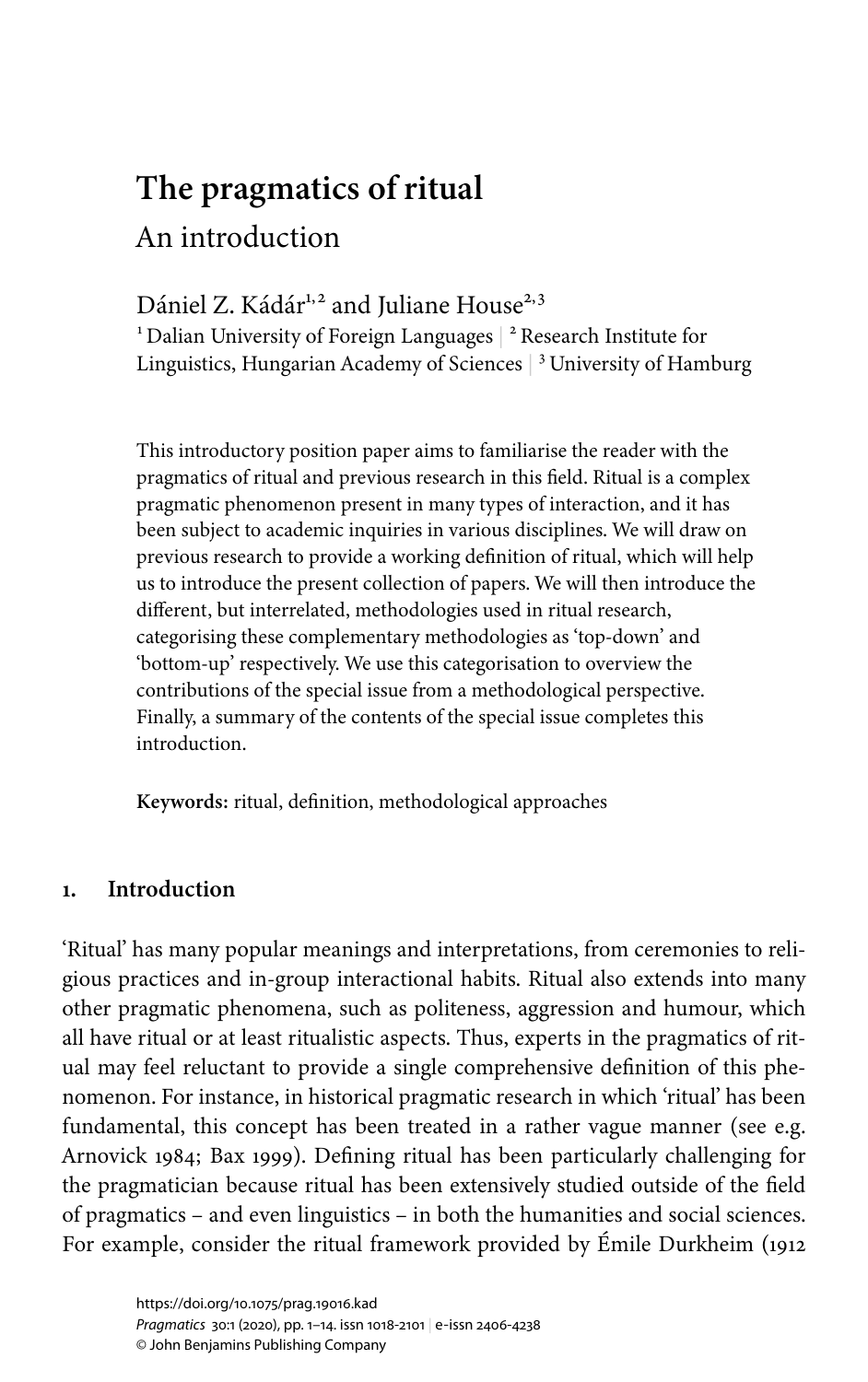[\[1954\]\)](#page-10-2), which has had an enormous influence on anthropology and sociology, as well as on anthropological linguistics, but has had a limited impact on pragmatics. Of course, there are a number of important intersections between anthropology, sociology and pragmatics, but as far as *mainstream* pragmatics is concerned, such intersections have limited influence, and therefore so has ritual itself. For instance, Durkheim described ritual as a cluster of practices organised around sacred objects, by means of which communities are bound together and socially reproduce themselves. Such a definition of ritual does not fit particularly well into the mainstream of pragmatic inquiries. And while the Durkheimian notion of 'sacred' has been implanted into pragmatic thought through Erving [Goffman's](#page-10-3) [\(1967\)](#page-10-3) concept of 'face', sacredness in its fully-fledged ritual tribal/historical (nonurban) meaning is not a phenomenon that pragmaticians would normally study. Such cross-disciplinary differences have terminological and related ontological implications. Take the concept of 'liminality' as an example. Liminality is a ritual term that describes the mental or relational changes that ritual triggers. 'Liminality' was introduced by the anthropologists Arnold van [Gennep](#page-12-0) (1960) and Victor [Turner](#page-12-1) (1969) into ritual research. Although 'liminal' is not unheard of in pragmatics, it has primarily been used by scholars such as Jeffrey [Alexander](#page-10-4) (2004) working on the interface between pragmatics and sociology. While Gunter Senft and his colleagues (e.g. Senft and [Basso](#page-11-0) 2009) have carried out invaluable work enriching pragmatics with the terminological inventory and related ontology of ritual research, their work has remained relatively marginal in pragmatics to the current day. This does not imply that ritual has been ignored in pragmatics: it has been featured as a simple concept in important works such as [Austin](#page-10-5) (1962) and Brown and [Levinson](#page-10-6) (1987). To provide a prime example, the notion of rights and obligations – which is essential to ritual and which has been broadly used in pragmatics – has been influenced by the Wittgensteinian philosophy, most notably Wittgenstein's notion of 'language games' (see an excellent overview in [Kopytko](#page-11-1) [2007\)](#page-11-1). However, such research has not studied ritual language use in its own right.

Considering the importance of ritual in interaction across a number of social settings and lingua-cultures, we believe that it is now time for a special issue to be dedicated to ritual language use. This introduction sets the tone for this special issue. In [Section](#page-2-0) 2, we will provide an overview of what we regard as the main pragmatic characteristics of ritual; these characteristics will recur throughout the papers in this special issue. This conceptual overview will reflect on previous ritual research, an example of which is the aforementioned Durkheimian framework. On the basis of the pragmatic characteristics identified in [Section](#page-2-0) 2, we will provide a working definition of ritual which will reflect on previous research conducted in this area. In [Section](#page-5-0) 3, we will provide a synopsis of the contents of this issue. First, in [Section](#page-5-1) 3.1, we will provide a general description of the contents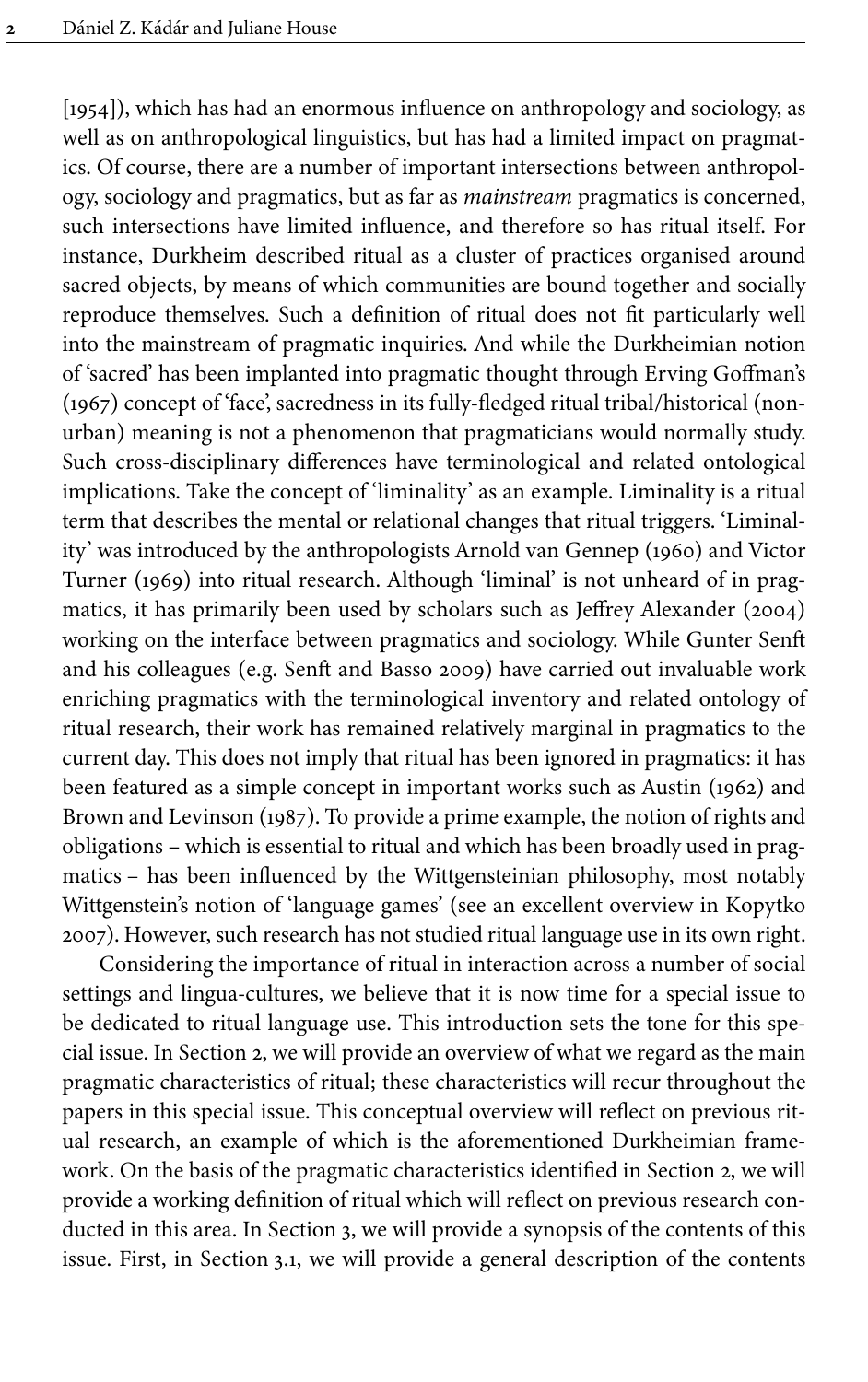by categorising the papers according to their methodological take, and then, in [Section](#page-7-0) 3.2, we will briefly introduce the content of each individual contribution.

#### <span id="page-2-0"></span>**2. The main features and a working definition of ritual**

The most salient characteristic of ritual is that it is manifested in many different ways and forms across different data types. The scope of ritual practice spans formal areas of interaction such as institutional talk (see e.g. [Luger](#page-11-2) 1983; [Alexander](#page-10-4) [2004](#page-10-4)) to socially controversial forms of behaviour such as ritual insults and aggression (see e.g. [Culpeper](#page-10-7) 1996; Kádár and [Márquez-Reiter](#page-11-3) 2015). There is significant variation across lingua-cultures with regard to the degree of importance dedicated to ritual in its fully-fledged, ceremonial interpretation. For instance, in Japanese, the word *gishiki* 儀式 is almost inseparable from conventional ceremonies (see e.g. Ide [1998](#page-11-4); [Haugh](#page-11-5) 2004), while as Muir [\(2005\)](#page-11-6) argues, in 'Western' lingua-cultures influenced by Latin, the word 'ritual' has a much broader semantic scope. Consequently, the question emerges: What ties these various manifestations of ritual together?

One answer to this question is conventionalisation (see [Kádár](#page-11-7) 2017). All ritual forms of ritual behaviour are very familiar to those who practise them, even though they may be 'exotic' or 'unusual' to those outside the lingua-culture in which they occur. In this respect, variation in how ritual behaviour is manifested is of secondary importance. For instance, teasing by means of which members of a workplace engage in a relationally constructive form of language socialisation [\(Sinkeviciute](#page-12-2) 2013), or exchanges of social pleasantries peppered with ritual small talk [\(Ohashi](#page-11-8) 2013), are all pragmatically super-familiar to their participants. Terkourafi [\(2001,](#page-12-3)130) describes conventionalisation as follows:

[Conventionalisation is] a relationship holding between utterances and context, which is a correlate of the (statistical) frequency with which an expression is used in one's experience of a particular context. Conventionalisation is thus a matter of degree, and may well vary in different speakers, as well as for the same speaker over time.

Ritual encompasses conventional utterances, utterance-chains and interactions with conventionalised formal or topical features. Thus, it consists of different units of language use, including utterances (such as performatives, as defined by [Austin](#page-10-5) (1962)), chains of utterances (Bax [1999\)](#page-10-1) and relatively freely co-constructed instances of interaction with recurrent and conventionalised features ([Kádár](#page-11-9) [2013](#page-11-9)). Rituals that come into existence in the form of simpler units of language use may occur to be 'more conventional' than others which are realised in more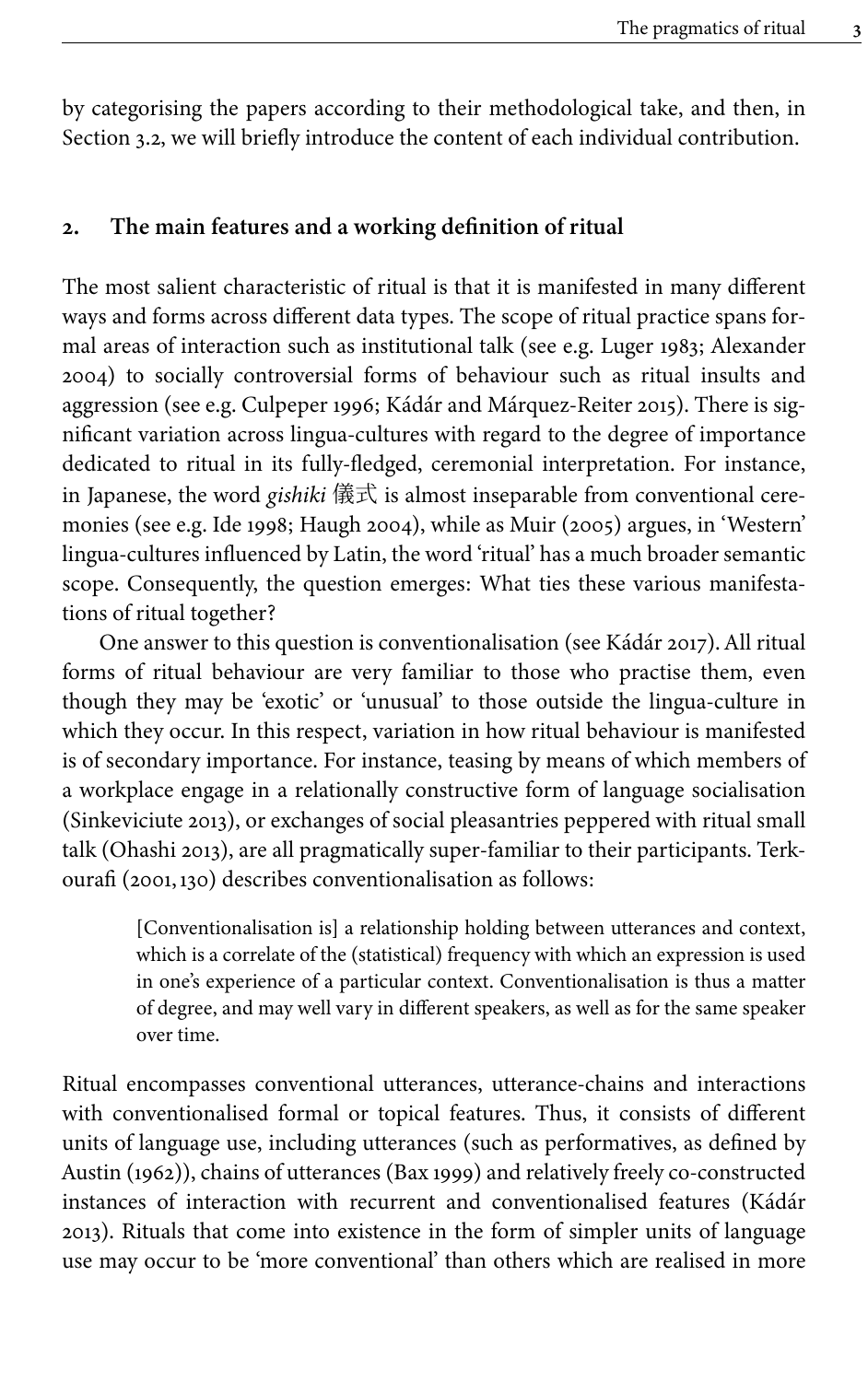complex forms. For instance, a ritual performative utterance such as 'We hereby invite you to give a plenary talk at our conference' in an academic invitation might appear to be more explicitly conventionalised than ritual parliamentary heckling ([McIlvenny](#page-11-10) 1996), even though both the former and the latter forms of ritual behaviour represent conventionalised pragmatic practices. Yet, since any ritual is conventionalised in the social unit in which it occurs, ultimately the difference between the degree of conventionalisation of ritual practices remains illusory. An interactionally co-constructed ritual operates with conventionalised pragmatic features, and although interactional engagement might trigger unexpected moves, paradoxically such unexpected moves themselves may be part of the expected repertoire of the ritual practice [\(Kádár](#page-11-7) 2017). A typical example of this phenomenon is rites of aggression in the political arena (see e.g. [Bull](#page-10-8) and [Waddle](#page-10-8) 2019). In 'Western' cultures, when a politician is verbally attacked, there is not only an expectation that he should verbally counter this attack, but also conventional rights and obligations influence the way in which this response is expected to occur.

The context in which a particular ritual practice is conventionalised is subject to significant variation. Some rituals, such as rites of 'civil inattention' (e.g. [Horgan](#page-11-11) [2019\)](#page-11-11), are so conventionalised in urban setting in many lingua-cultures that they are not usually noticed until they are violated. This also applies to expressions that indicate an awareness of ritual contexts, or 'ritual frame indicating expressions' (RFIEs), studied by Kádár and House (in this issue) (see also [Section](#page-5-0) 3). Other rituals, such as ritual ceremonies (e.g. [Keane](#page-11-12) 1997) are 'demarcated' – a term used by Fritz Staal [\(1979\)](#page-12-4) – that is, they can only take place during specific moments in a person's social life. As a result of their ceremonial character, these rituals become conventionalised to such a degree that detailed manuals are often used to regulate their realisation. Still, other rituals are only demarcated in the sense that they occur at specific times and places, but once they take place, they are relatively freely co-constructed within certain ritual rights and obligations.

Note that this ritual diversity is often manifested in a sense of imbalance: demarcated ceremonial rituals are inevitably more visible to both lay observers and academics than small and 'mundane' ceremonial events. As Goffman [\(1983,](#page-10-9)10) notes,

> If we think of ceremonials as narrative-like enactments, more or less extensive and more or less insulated from mundane routines, then we can contrast these complex performances with 'contact rituals', namely, perfunctory, brief expressions occurring incidental to everyday action – in passing as it were – the most frequent case involving but two individuals.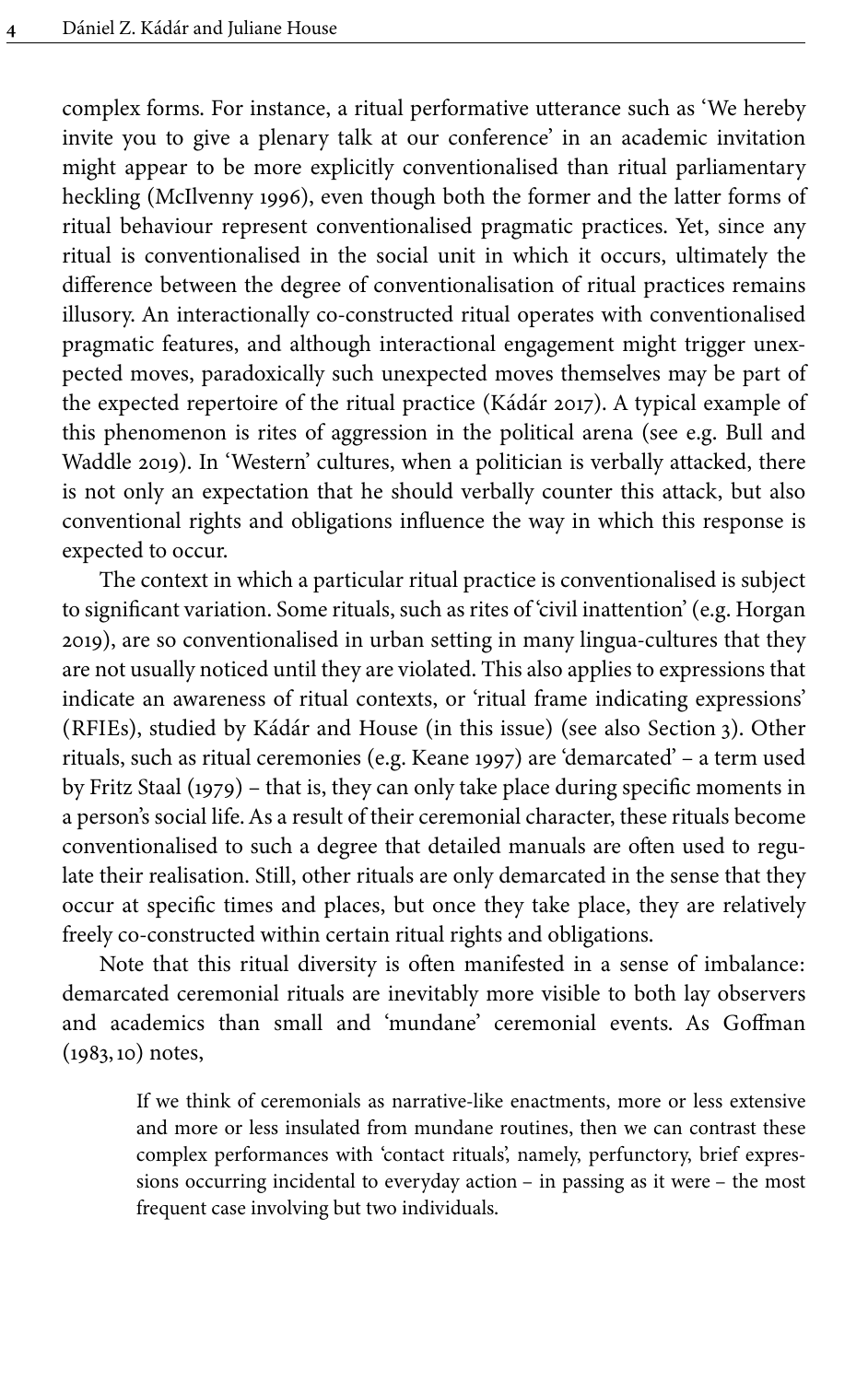Pragmatic studies on ritual should devote similar attention to "contact rituals" (defined above by Goffman) as to demarcated and ceremonial forms of ritual interaction. Of course, these forms represent two ends of a scale, as we will highlight in [Section](#page-5-0) 3. One can argue that ceremonies embody the macro-end and contact rituals the micro-end of a ritual typological scale. In social interaction, contact-rituals are every bit as important as their ceremonial counterparts (see e.g. [Coulmas](#page-10-10) 1981; [Edmondson](#page-10-11) 1981). This is particularly so when rights and obligations (cf. Wittgenstein's 'language games') are the focus of pragmatic inquiries: a body of pragmatic and sociolinguistic research has studied a number of essentially ritual phenomena in daily interactions where such rights and obligations are in some way important, such as ritual insult (e.g. [Labov](#page-11-13) 1972), crossing (e.g. [Rampton 2009](#page-11-14)), ritual games [\(Turner 1974](#page-12-5)), and so on.

The diverse ways in which ritual is manifested discussed so far leads to the following question: Why do language users, as well as members of social units and lingua-cultures engage in such appealingly diverse forms of ritual interaction at all? The obvious answer is that one of the key functions of language use is to help social units to reproduce themselves, and ritual practices are the most important means by which the interactional order [\(Goffman](#page-10-9) 1983) is reproduced and maintained [\(Wuthnow](#page-12-6) 1989). Note that this reproduction and maintenance of order is not at all automatic. As Goffman [\(1983,](#page-10-9)11) notes,

[S]ocial ritual is not an expression of structural arrangements in any simple sense; at best it is an expression advanced in regard to these arrangements. Social structures don't 'determine' culturally standard displays, merely help select from the available repertoire of them.

Indeed, significantly different forms of ritual practice can be deployed across settings to reproduce and maintain both the order of an interaction and the broader (moral) order of the social group in which the interaction takes place. But what about rites of aggression, such as parliamentary ritual aggression or public shaming, which are a fundamental aspect of ritual behaviour? Can a practice – which is upsetting to many and which challenges the 'orderly' flow of events – reproduce and maintain any sense of 'orderliness'? It certainly can, provided it is communally oriented and ratified. Once a rite of aggression gains interactional momentum, its participants are expected to 'align' themselves with the ritual process [\(Goffman](#page-10-12) 1974) due to its communally endorsed nature. <sup>1</sup> Note that, due to their

**<sup>1.</sup>** Note that the degree of a particular ritual's endorsement may be subject to variation, in the respect that not all participants may endorse a ritual (see [Kádár](#page-11-7) 2017). However, even such controversial rituals tend to enjoy the endorsement of some language users, and as such are communally-oriented.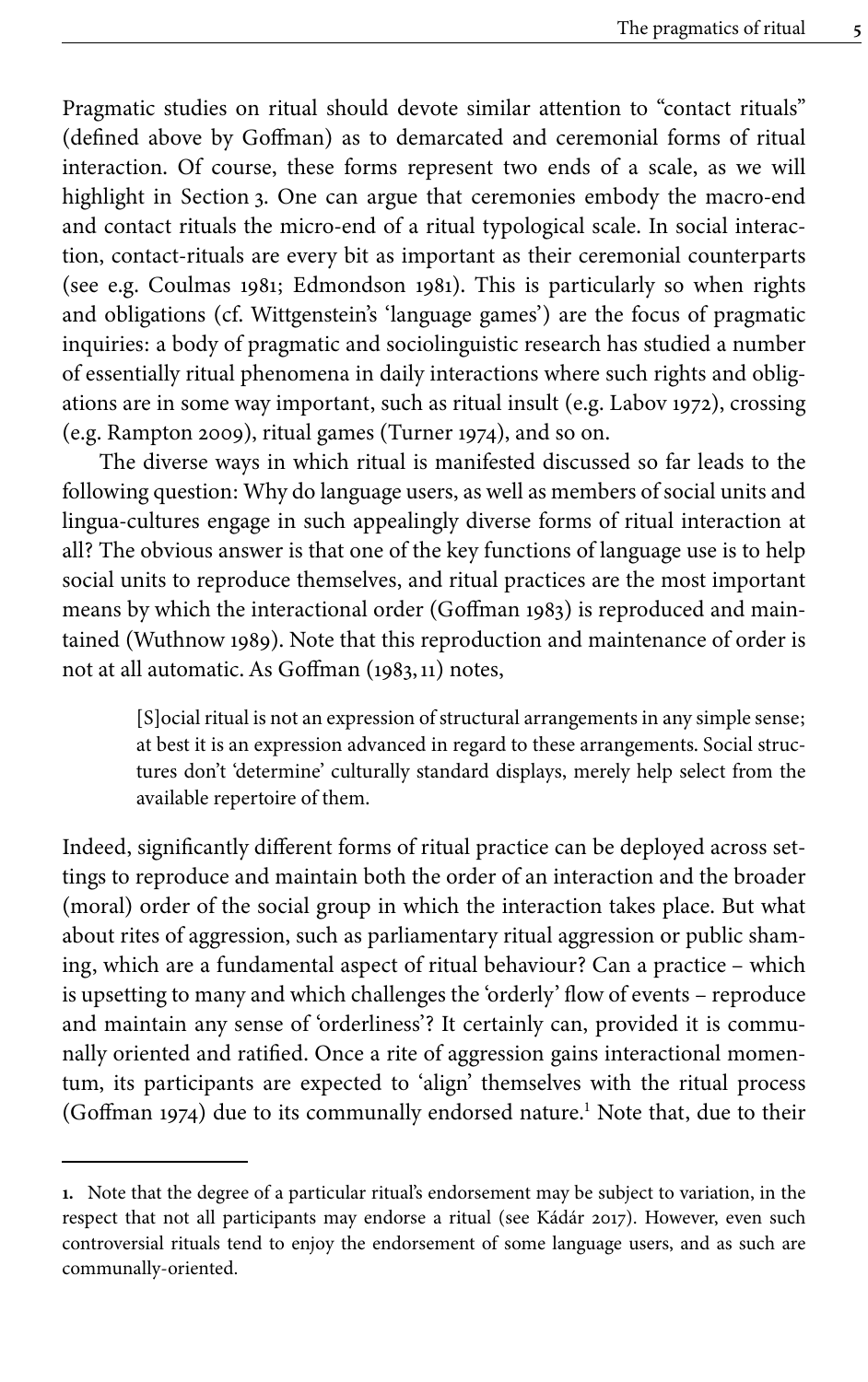communally oriented character, rituals tend to be ideologically and emotionally loaded ([Collins 2004](#page-10-13)).

On the basis of our discussion so far, let us provide a working definition of ritual in the form of bullet points:

- Language use is ritual if it is conventionalised in a particular social unit. In ritual, rights and obligations prevail and participants know who and where they are.
- Ritual includes conventionalised utterances, the utterance-chains of conventional interactional structures and co-constructed interactions with conventionalised formal or topical features. It exists in both ceremonial and contact ritual forms, which are the two ends of a ritual topological scale.
- Ritual helps social units to reproduce themselves, and instances of ritual 'are amongst the most important means by which the interactional (and moral) order is reproduced and maintained.
- As ritual is communally oriented, and the participants of a ritual interaction are expected (or forced) to communally align themselves with the ritual process.

# <span id="page-5-0"></span>**3. Contents**

# <span id="page-5-1"></span>**3.1** Methodologies

This volume provides a balance between bottom-up and top-down methodologies in ritual research. In the top-down approach, researchers identify a particular form of ritual behaviour, or an interactional context that triggers this ritual behaviour, and collect data to study its pragmatics. Representative examples of this type of research are Ide [\(1998\),](#page-11-4) Bax [\(2010\)](#page-10-14) and [Koutlaki](#page-11-15) (2002) who have all engaged in such a top-down approach to ritual language use. A bottom-up approach complements this top-down approach and includes research on how interaction constructs ritual, and how language use indicates ritual contexts. Noteworthy examples of this bottom-up approach are [Rampton](#page-11-14) (2009), Smith et al. [\(2010\)](#page-12-7), and [Horgan \(2019\)](#page-11-11).

In the former top-down approach, the researcher needs to preset the context that s(he) is intending to investigate, and then engage in data collection and analysis on this basis. This approach has various advantages. Firstly, it helps researchers to study ritual by using typologies. Typology has been a key instrument in both anthropological/sociological research on ritual (see e.g. [Grimes](#page-11-16) 1990) and the pragmatics of ritual (see [Kádár](#page-11-7) 2017). In a top-down approach, the researcher collects data in a predetermined setting – usually in a particular 'activity type'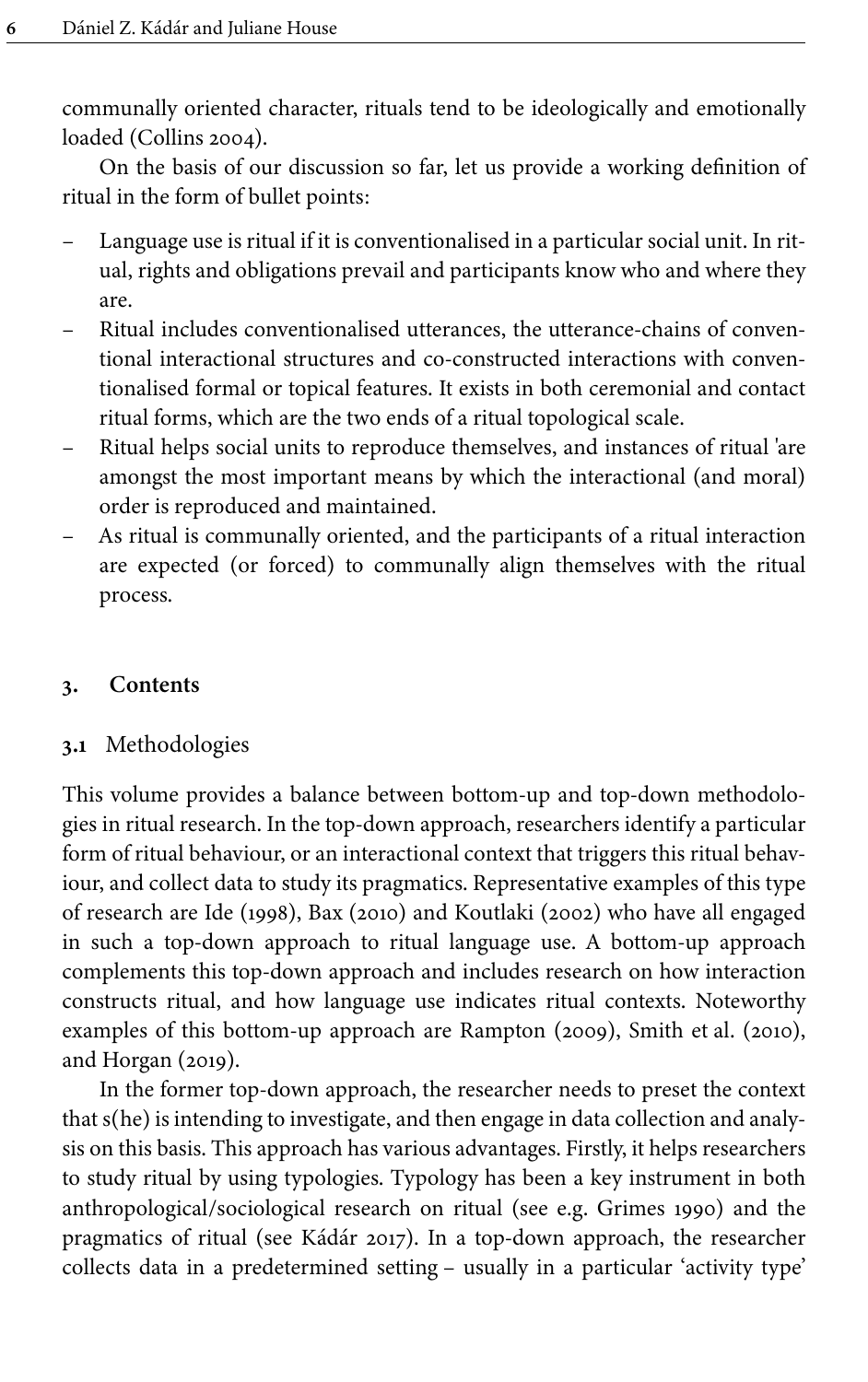[\(Levinson](#page-11-17) 1981) – in which the researcher expects the ritual to take place. Thus, such research starts from the assumption that a ritual phenomenon is important and academically interesting in a particular environment. Secondly, a top-down approach provides a gateway to the relationship between ritual behaviour and the enveloping sociocultural context. For instance, by collecting ritual data in a particular social group, one can gain insights into phenomena such as ritual and gender [\(Edwards](#page-10-15) 1989), the socialisation of ritual [\(Rampton](#page-11-18) 1995), and so on. Thirdly, a top-down approach helps researchers to cross-culturally investigate similarities and differences between rituals in different cultures (e.g. [Shardakova](#page-11-19) 2005). In this volume, four papers pursue such top-down research methodologies, including Ran et al. on mediation rituals in Chinese conflict settings, Kádár and Szalai on the socialisation of Romani ritual cursing, Koutlaki on Iranian wedding ceremonies, and Bull et al. on rituals in the British House of Commons.

Bottom-up methodologies tend to examine contact rituals [\(Goffman](#page-10-9) 1983) that are such an integral part of our daily lives that they are not manifested in a single context, but rather span a number of contexts. In such approaches, the researcher cannot assume in advance that a specific ritual practice exists – although some *a priori* knowledge unavoidably influences our research – but rather examines whether ritual emerges from a particular interaction or use of expressions. A bottom-up approach encompasses both interactional and pragmalinguistic/corpus-based methodologies. With regard to the former methodology, previous research such as Rampton [\(1995](#page-11-18), [2009\)](#page-11-14), and Horgan's contribution to this special issue are both interested in how an interaction reveals the operation of a certain ritual. For instance, Horgan's study explores the Goffmanian phenomenon of 'civil inattention', a ritual that emerges in interaction only when it is clearly violated. The reason why this ritual can be difficult to analyse in a top-down manner is that it cannot be pinned down to a specific context because it is applicable in almost every public space, at least in a variety of lingua-cultures which value individual privacy. Pragmalinguistic bottom-up research lends itself to exploring the operation of language use by deploying corpus-based methodologies. In this special issue, Kádár and House propose such a framework, based on the notion of 'ritual frame indicating expressions' (RFIEs), that is, pragmatically-heavy expression indicating ritual standard situations. This framework focuses on how expressions indicate the contexts in which the use of ritual language prevails. With the aid of corpora, Kádár and House develop a contrastive pragmatic analytic model which can be used to comparatively study the pragmatic scope of RFIE pairs.

Bottom-up and top-down approaches to ritual are equally important and complementary.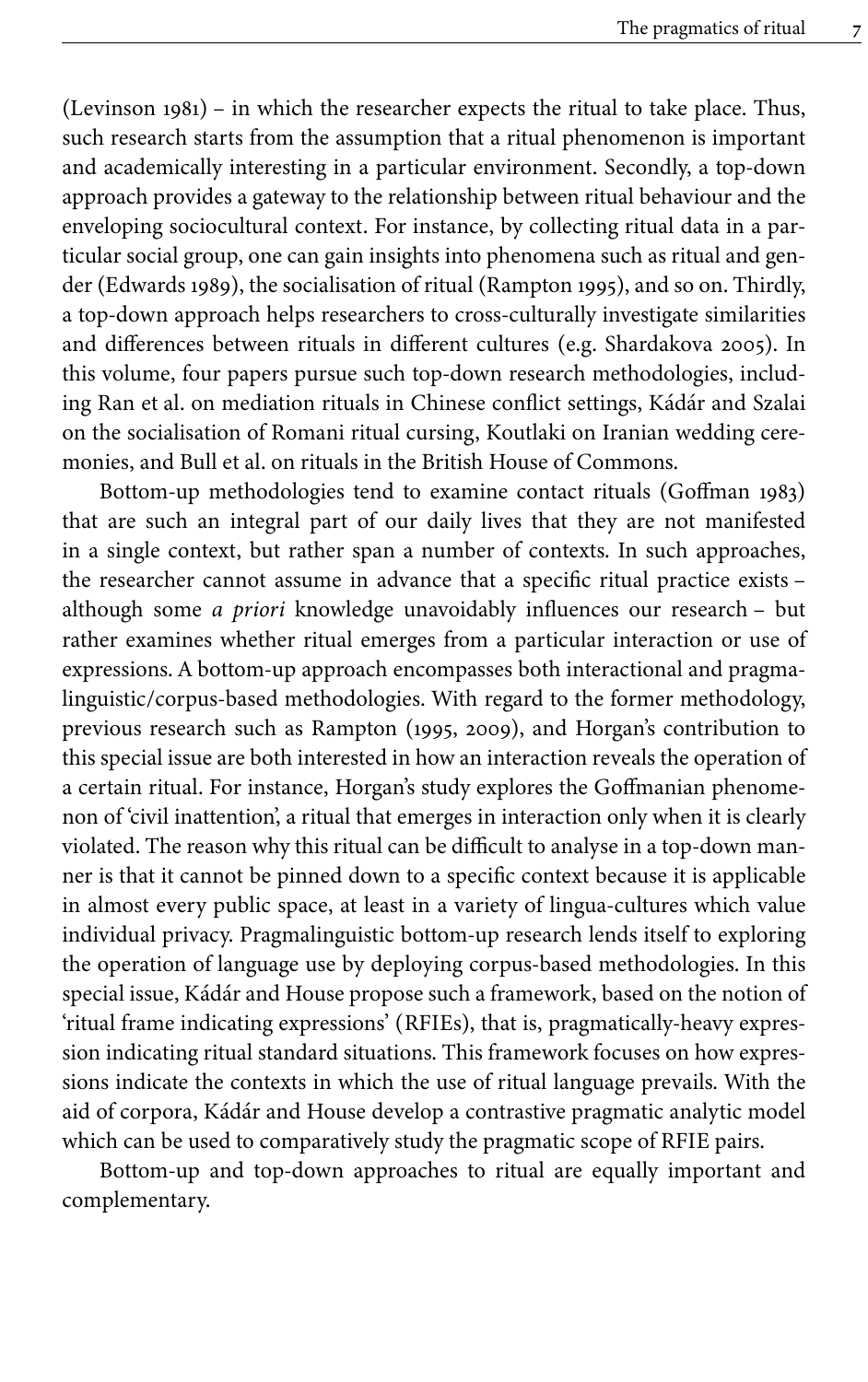#### <span id="page-7-0"></span>**3.2** Contributions

This volume is comprised of 6 papers. As previously mentioned, the first 4 contributions are predominantly top-down in character, and are sequenced according to the degree of ceremoniality displayed in the ritual data being investigated.

Kádár and Szalai explore the ways in which ritual cursing operates as a form of teasing in (Gabor) Roma communities. Cursing is an archetype of nonceremonial but highly conventionalised ritual – adopting the wording that was provided earlier in this introduction – the 'proper' use of which is a must for all language users in Roma communities. To date, little pragmatic research has been conducted on this phenomenon, reportedly due to a scarcity of interactional data in cultures where cursing is actively practised. Kádár and Szalai examine cursing in teasing interactions which are used to socialise young children. They argue that cursing is a fundamental tool which allows groups of Roma language users to reproduce their social and moral order. Although Roma cursing is often very negatively stereotyped by people from outside this culture, Kádár and Szalai demonstrate that, in the social lives of Roma communities, it is an intriguingly complex pragmatic tool and often contradicts negative stereotypes. In addition to the relevance of this finding to ritual theory, it provides a disciplinary link between pragmatics and language socialisation.

Ran et al. examine the ritual of conflict mediation in Chinese village communities. Such highly conventionalised rites of aggression are typically communallyoriented, referring to the definition provided in [Section](#page-2-0) 2 of the present introduction. Studying interactional data drawn from TV, Ran et al. examine mediation as a 'ritual frame' (see more in Kádár and House, in this issue) in which rights and obligations are extremely strict, and the mediator uses these rights and obligations to pressurise the debating parties. This pressure is in the form of ritual shaming, which encompasses ritually mitigated form of shaming the participants of the mediation practice. The data examined by Ran et al. displays a notable similarity with the Romani curses studied by Kádár and Szalai, in that aggression in the ritual of mediation is constrained by elaborate sociopragmatic conventions. In other words, an interactional and related moral order underlies such instances of shaming.

The concept of ritual frame which imposes constraints on a particular instance of ritual aggression is also evident in Bull et al. This paper examines ritual aggression during Prime Minister's Questions (PMQs) in the British House of Commons. PMQs is a parliamentary session during which the Prime Minister can be ritually attacked by intrusive questions. As such, it is a prime example of what we have referred to in our working definition above as the role of ritual in reproducing the social (and moral) order of a community. As Bull et al. argue, PMQs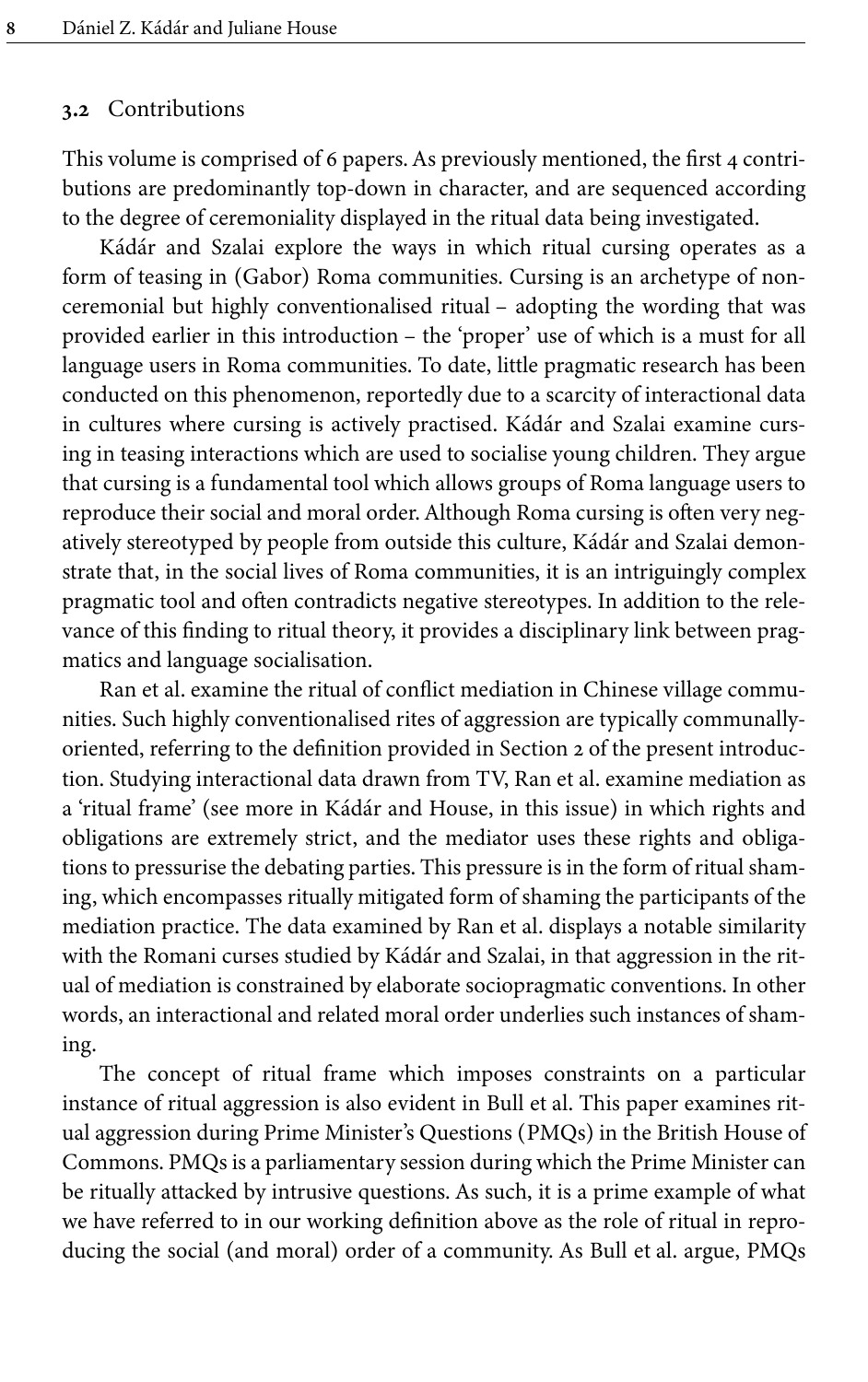resemble archaic tribal councils and, as such, are ceremonial in nature because of the sacred role of the Speaker and the prevalence of conventionalised conflict avoidance between the PM and those posing challenging questions. Yet, the importance of conventionalised indirectness and related ceremoniality does not correspond with a lack of face-threat and challenges at PMQs. Such parliamentary debates represent an aggressive ritual setting in which the ritual roles and rules only offer a façade for packaging aggression. As Bull et al. demonstrate, the ritual features of PMQs can even operate as interactional resources by means of which the participants increase the efficiency of their verbal attacks.

Finally, in this group of papers, Koutlaki examines Tehrani wedding rituals, which are examples par excellence of ritual in lingua-cultures in which ceremonies continue to play a central role in social life. In addition to the empirical importance of presenting data which has resulted from decades of ethnographic work, Koutlaki's study provides an insight into the phenomenon of ostensivity, which is an important but inadequately studied pragmatic component of ritual. Ostensivity is noteworthy because it provides a pragmatic insight into why ritual manifests itself in interactional 'chains', a concept previously described by [Collins](#page-10-13) [\(2004\)](#page-10-13). In Iranian ritual practices, particularly weddings, the participants are expected to behave ostensively. Koutlaki demonstrates that in the Iranian linguaculture ostensivity is present in almost every layer of ritual communication, including words, utterances and discursive behaviour.

The second group of papers in this issue provides examples of what we have described as bottom-up approaches to ritual in this introduction. The macro bottom-up approach of Horgan studies North American urban settings. In such settings, ritual consists of the observance of one another's sacred face needs by minimally noticing each other. Horgan's study of civil inattention, strangership and everyday incivilities is highly innovative, not only because it brings together linguistic pragmatics and mainstream sociology, but also because it captures the notion of 'civil inattention' by deploying a bottom-up investigation of pragmatic violations of this ritual. Such violations are reflected by the meta-narratives which Horgan uses as data. These meta-narratives point to the fact that civil inattention is an integral order of public life.

Finally, Kádár and House explore what they define as 'ritual frame indicating expressions' (RFIEs), to provide a corpus-based bottom-up approach to ritual language use. They take two seemingly 'simple' expressions from English and Chinese corpora – *please* and *qing* (please) – and demonstrate that the pragmatics of these expressions is actually complex. On the one hand, the traditionally assumed relationship between these RFIEs and the speech act of request that they are often claimed to indicate is shown to be tenuous. On the other hand, and more importantly, these expressions are found to indicate a complex cluster of at least ritu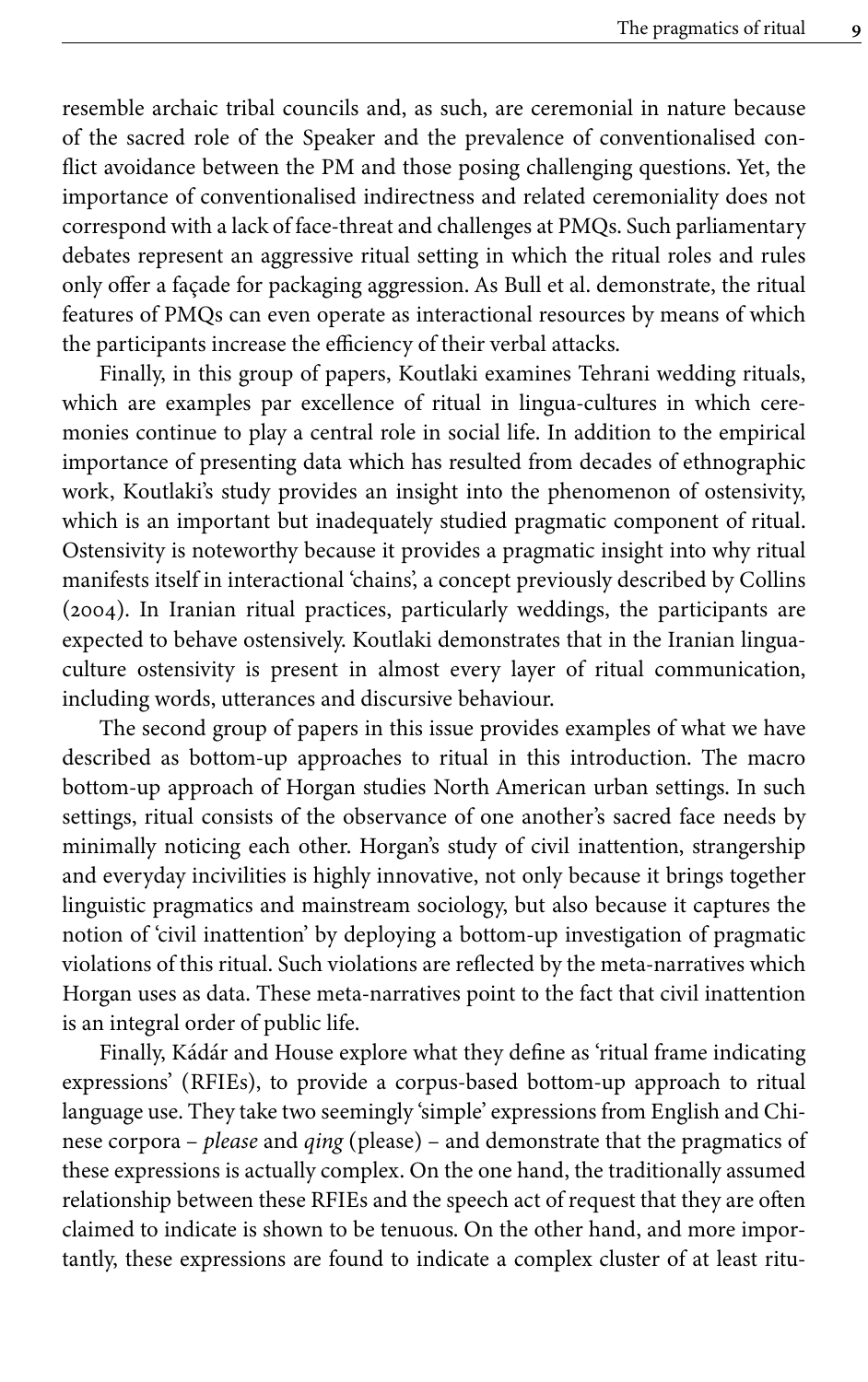alistic 'standard situations' [\(House](#page-11-20) 1989). The examination of such expressions is particularly illuminating, as the study of Kádár and House reveals, because they indicate significantly different 'standard situations' across lingua-cultures and, as such, have different pragmatic scopes. In terms of the working definition of ritual provided in this introduction, Kádár and House's paper provides an insight into the function of ritual as a communally-oriented form of language behaviour in which participants are expected to align themselves with the ritual process and related rights and obligations.

#### **4. Conclusion**

This introduction has provided an overview of the contents of this special issue. We have provided a working definition of ritual, based on relevant research in the field. We believe that the analytical relevance of concepts such as 'chains' of utterances and the 'reproduction' of interactional (and moral and social) order showcases that ritual ranges across many different disciplines because such concepts are not integral to mainstream pragmatics. In this introduction, we have also described the methodological approaches to ritual, categorising them as predominantly 'top-down' and 'bottom-up'. We have argued that these methodological approaches are equally important and, in many respects, complementary. These two methodological approaches have been used to classify the individual contributions to this special issue.

As the contributions illustrate, a ritual focus makes a fundamental contribution to pragmatics because it allows us to capture phenomena that often remain on the periphery of pragmatic inquiries, in spite of their importance in our daily lives. We hope that this special issue will trigger further interest in the fascinating topic of the pragmatics of ritual.

#### **Funding**

Dániel Kádár would like to say thank you to the Hungarian Academy of Sciences for funding his research through the MTA Momentum (Lendulet) Research Grant (LP2017/5). Both of us would like to acknowledge the financial support we received from the Hungarian Academy of Sciences, which allowed Juliane House to conduct research in Budapest together with Dániel Kádár and work on this paper.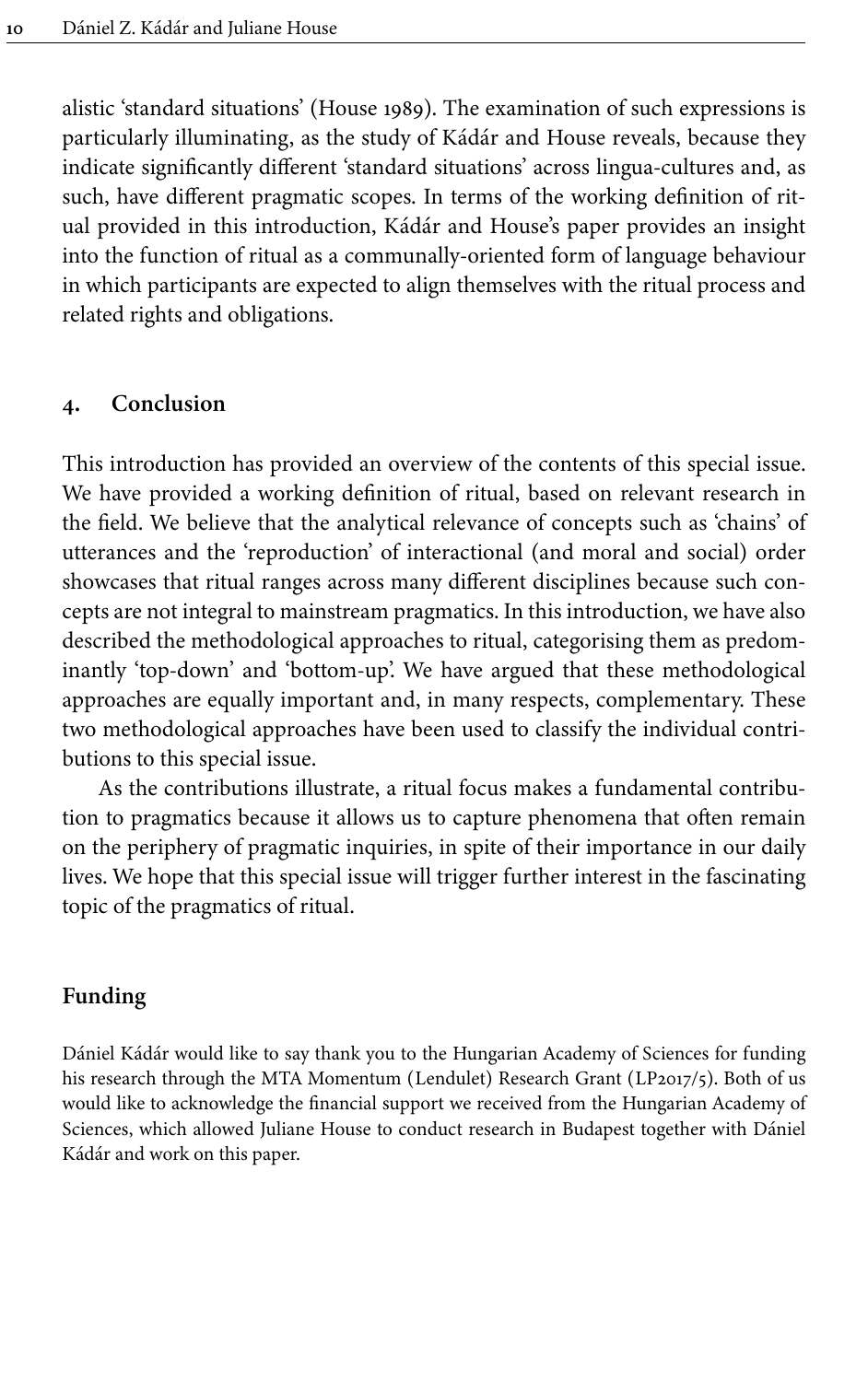# **Acknowledgements**

We would like to express our gratitude to the anonymous Reviewers who helped us substantially to improve the quality of this manuscript. It is perhaps needless to say that any infelicities in this paper are our sole responsibility.

# **References**

- <span id="page-10-4"></span>Alexander, Jeffrey C. 2004. "Cultural Pragmatics: Social Performance Between Ritual and Strategy." *Sociological Theory* 22 (4): 527–573. [https://doi.org/10.1111/j.0735](https://doi.org/10.1111%2Fj.0735-2751.2004.00233.x)‑2751.2004.00233.x
- <span id="page-10-0"></span>Arnovick, Leslie. 1984. *Diachronic Pragmatics: Seven Case Studies in English Illocutionary Development*. Amsterdam: John Benjamins.
- <span id="page-10-5"></span>Austin, John L. 1962. *How to Do Things with Words*. Oxford: Clarendon Press.
- <span id="page-10-1"></span>Bax, Marcel. 1999. "Ritual Levelling: The Balance between the Eristic and Contractual Motive in Hostile Verbal Encounters in Medieval Romance and Early Modern Drama." In *Historical Dialogue Analysis*, ed. by Andreas Jucker, Gerd Fritz, and Franz Lebsanft, 35–80. Amsterdam: John Benjamins. [https://doi.org/10.1075/pbns.66.03bax](https://doi.org/10.1075%2Fpbns.66.03bax)
- <span id="page-10-14"></span>Bax, Marcel. 2010. "Epistolary Presentation Rituals: Face-work, Politeness, and Ritual Display in Early-Modern Dutch Letter Writing." In *Historical (Im)Politeness*, ed. by Jonathan Culpeper, and Dániel Z. Kádár, 37–86. Bern: Peter Lang.
- <span id="page-10-6"></span>Brown, Penelope, and Stephen C. Levinson. 1987. *Politeness: Some Universals of Language Usage*. Cambridge: Cambridge University Press. [https://doi.org/10.1017/CBO9780511813085](https://doi.org/10.1017%2FCBO9780511813085)
- <span id="page-10-8"></span>Bull, Peter, and Maurice Waddle. 2019. "'Let me now answer, very directly, Marie's question': The Impact of Quoting Members of the Public in Prime Minister's Questions." *Journal of Language Aggression and Conflict* 7 (1): 56–78.
- <span id="page-10-13"></span>Collins, Randall. 2004. *Interaction Ritual Chains*. Princeton, NJ: Princeton University Press. [https://doi.org/10.1515/9781400851744](https://doi.org/10.1515%2F9781400851744)
- <span id="page-10-10"></span>Coulmas, Florian. 1981. "Conversational Routine." In *Conversational Routine: Explorations in Standardized Communication Situations and Prepatterned Speech*, ed. by Florian Coulmas, 1–18. Berlin: Mouton de Gruyter.
- <span id="page-10-7"></span>Culpeper, Jonathan. 1996. "Towards an Anatomy of Impoliteness." *Journal of Pragmatics* 25 (3): 349–367. [https://doi.org/10.1016/0378](https://doi.org/10.1016%2F0378-2166%2895%2900014-3)‑2166(95)00014‑3
- <span id="page-10-2"></span>Durkheim, Émile. 1912 [1954/2001]. *The Elementary Forms of Religious Life*. Trans. Carol Cosman. Oxford: Oxford University Press.
- <span id="page-10-11"></span>Edmondson, Willis. 1981. *Spoken Discourse: A Model for Analysis*. London: Longman.
- <span id="page-10-15"></span>Edwards, Walter. 1989. *Modern Japan Through Its Weddings: Gender, Person, and Society in Ritual Portrayal*. California: Stanford University Press.
- <span id="page-10-3"></span>Goffman, Erving. 1967. *Interaction Ritual. Essays on Face-to-Face Behavior*. Garden City, NY: Doubleday.
- <span id="page-10-12"></span>Goffman, Erving. 1974. *Frame Analysis: An Essay on the Organization of Experience*. Cambridge, MA: Harvard University Press.
- <span id="page-10-9"></span>Goffman, Erving. 1983. "The Interaction Order." *American Sociological Review* 48 (1): 1–17. [https://doi.org/10.2307/2095141](https://doi.org/10.2307%2F2095141)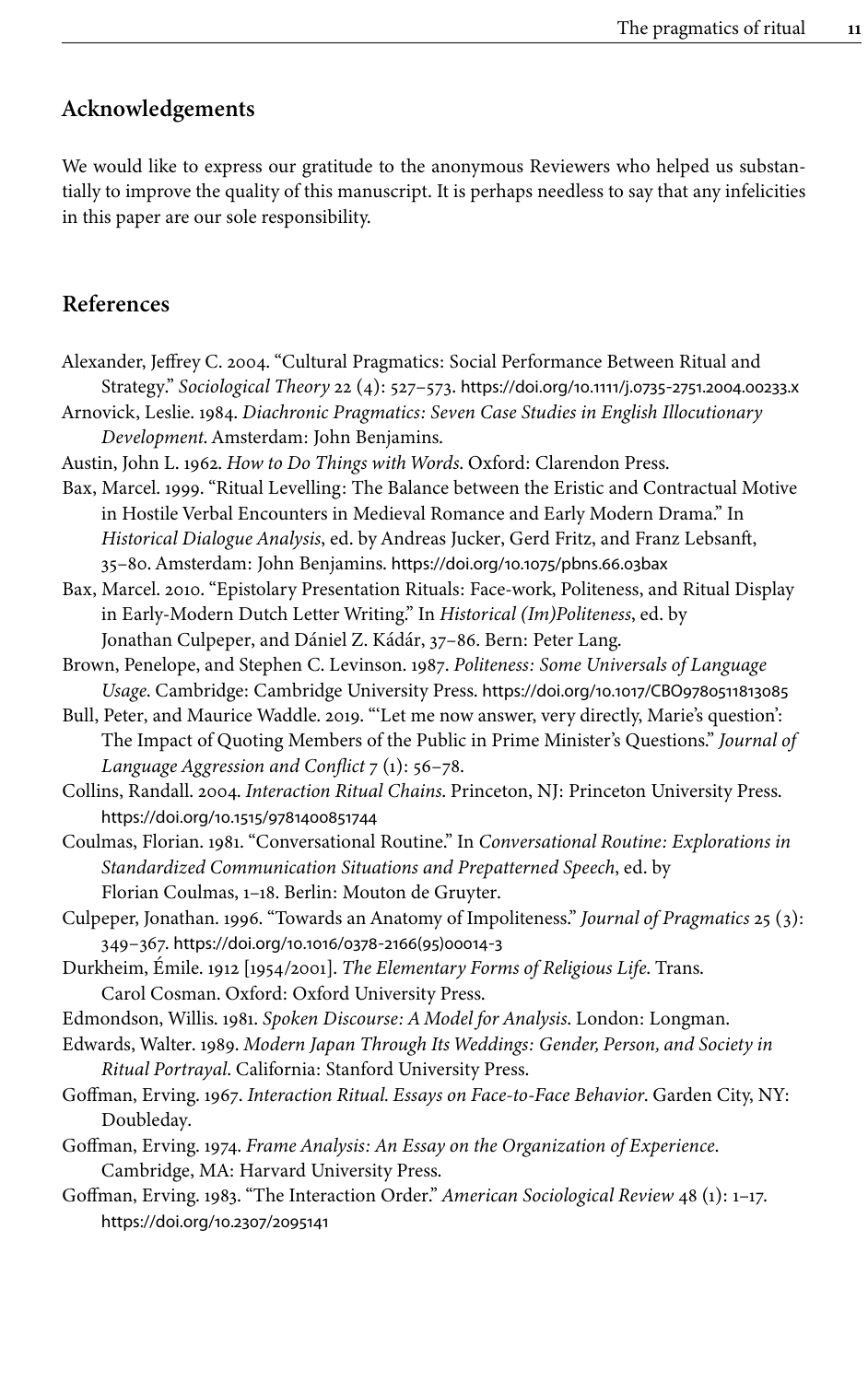- <span id="page-11-16"></span>Grimes, Ronald L. 1990. *Ritual Criticism: Case Studies in Its Practice, Essays on Its Theory*. Columbia: University of South Carolina Press.
- <span id="page-11-5"></span>Haugh, Michael. 2004. "Revisiting the Conceptualisation of Politeness in English and Japanese." *Multilingua* 23 (2): 85–109. [https://doi.org/10.1515/mult.2004.009](https://doi.org/10.1515%2Fmult.2004.009)
- <span id="page-11-11"></span>Horgan, Mervyn. 2019. "Everyday Incivility and the Urban Interaction Order: Theorizing Moral Affordances in Ritualized Interaction." *Journal of Language Aggression and Conflict*  $7(1): 32-55.$
- <span id="page-11-20"></span>House, Juliane. 1989. "Politeness in English and German: the Functions of Please and Bitte." In *Cross-Cultural Pragmatics: Requests and Apologies*, ed. by Shoshana Blum-Kulka, Juliane House, and Gabriel Kasper, 96–119. Norwood, N.J.
- <span id="page-11-4"></span>Ide, Risako. 1998. "'Sorry for your Kindness': Japanese Interactional Ritual in Public Discourse." *Journal of Pragmatics* 29 (5): 509–529. [https://doi.org/10.1016/S0378](https://doi.org/10.1016%2FS0378-2166%2898%2980006-4)‑2166(98)80006‑4
- <span id="page-11-9"></span>Kádár, Dániel Z. 2013. *Relational Rituals and Communication: Ritual Interaction in Groups*. Basingstoke: Palgrave Macmillan. [https://doi.org/10.1057/9780230393059](https://doi.org/10.1057%2F9780230393059)
- <span id="page-11-7"></span>Kádár, Dániel Z. 2017. *Politeness, Impoliteness and Ritual: Maintaining the Moral Order in Interpersonal Interaction*. Cambridge: Cambridge University Press. [https://doi.org/10.1017/9781107280465](https://doi.org/10.1017%2F9781107280465)
- <span id="page-11-3"></span>Kádár, Dániel, and Rosina Marquez-Reiter. 2015. "(Im)politeness and (Im)morality: Insights from Intervention." *Journal of Politeness Research* 11 (2): 239–260.
- <span id="page-11-12"></span>Keane, Webb. 1997. "Religious Language." *Annual Review of Anthropology* 26: 47–71. [https://doi.org/10.1146/annurev.anthro.26.1.47](https://doi.org/10.1146%2Fannurev.anthro.26.1.47)
- <span id="page-11-1"></span>Kopytko, Roman. 2007. "Philosophy and Pragmatics: A Language-game with Ludwig Wittgenstein." *Journal of Pragmatics* 39 (5): 792–812. [https://doi.org/10.1016/j.pragma.2006.04.011](https://doi.org/10.1016%2Fj.pragma.2006.04.011)
- <span id="page-11-15"></span>Koutlaki, Sofia A. 2002. "Offers and Expressions of Thanks as Face Enhancing Acts: Tæ'arof in Persian." *Journal of Pragmatics* 34 (12): 1733–1756.
	- [https://doi.org/10.1016/S0378](https://doi.org/10.1016%2FS0378-2166%2801%2900055-8)‑2166(01)00055‑8
- <span id="page-11-13"></span>Labov, William. 1972. "Rules for Ritual Insults." In *Language in The Inner City: Studies in Black English Vernacular*, ed. by William Labov, 297–353. Oxford: Blackwell.
- <span id="page-11-17"></span>Levinson, Stephen C. 1981. *Pragmatics*. Cambridge: Cambridge University Press.
- <span id="page-11-2"></span>Lüger, Heinz-Helmut. 1983. "Some Aspects of Ritual Communication." *Journal of Pragmatics* 7 (6): 695–711. [https://doi.org/10.1016/0378](https://doi.org/10.1016%2F0378-2166%2883%2990091-7)‑2166(83)90091‑7
- <span id="page-11-10"></span>McIlvenny, Penny. 1996. "Heckling in Hyde Park: Verbal Audience Participation in Popular Public Discourse." *Language in Society* 25 (1): 27–60. [https://doi.org/10.1017/S004740450002042X](https://doi.org/10.1017%2FS004740450002042X)
- <span id="page-11-6"></span>Muir, Edwards. 2005. *Ritual in Early Modern Europe*. Cambridge: Cambridge University Press.
- <span id="page-11-8"></span>Ohashi, Jun. 2013. *Thanking and Politeness in Japanese: Balancing Acts in Interaction*. Basingstoke: Palgrave Macmillan. [https://doi.org/10.1057/9781137009876](https://doi.org/10.1057%2F9781137009876)
- <span id="page-11-18"></span>Rampton, Ben. 1995. "Language Crossing and the Problematisation of Ethnicity and Socialization." *Pragmatics* 5 (4): 485–513. [https://doi.org/10.1075/prag.5.4.04ram](https://doi.org/10.1075%2Fprag.5.4.04ram)
- <span id="page-11-14"></span>Rampton, Ben. 2009. Interaction Ritual and Not Just Artful Performance in Crossing and
- <span id="page-11-0"></span>Stylization." *Language in Society* 38 (2): 149–176. [https://doi.org/10.1017/S0047404509090319](https://doi.org/10.1017%2FS0047404509090319) Senft, Gunter, and Ellen Basso. 2009. *Ritual Communication*. Oxford: Berg Books.
- <span id="page-11-19"></span>Shardakova, Maria. 2005. "Intercultural Pragmatics in the Speech of American L2 Learners of Russian: Apologies Offered by Americans in Russian." *Intercultural Pragmatics* 2 (4): 423–451. [https://doi.org/10.1515/iprg.2005.2.4.423](https://doi.org/10.1515%2Fiprg.2005.2.4.423)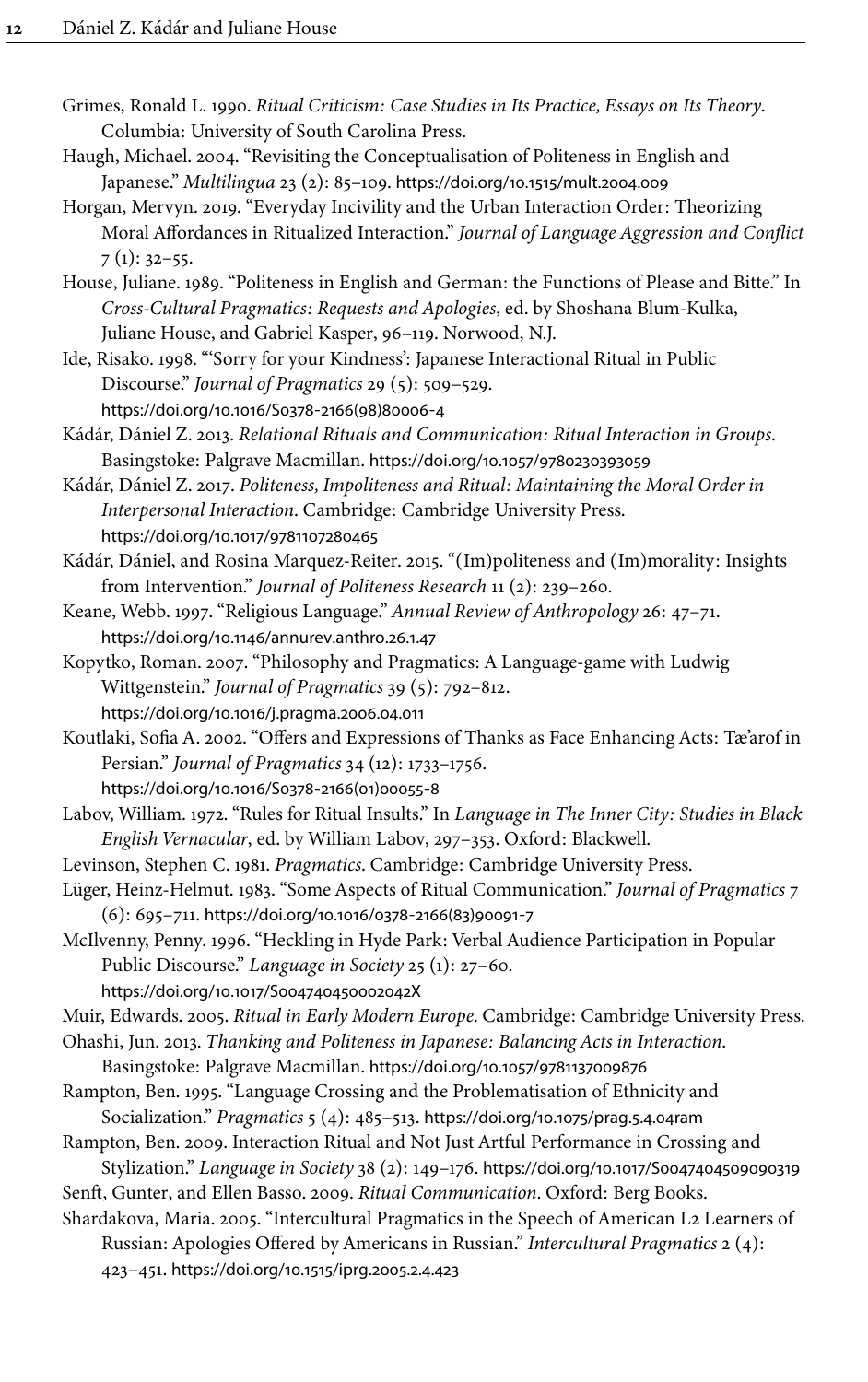<span id="page-12-2"></span>Sinkeviciute, Valeria. 2013. "Decoding Coded (Im)politeness: 'Cause on My Teasing You Can Depend"'. *Developments in Linguistic Humour Theory*, ed. by Marta Dynel, 263–288. Amsterdam: John Benjamins. [https://doi.org/10.1075/thr.1.13sin](https://doi.org/10.1075%2Fthr.1.13sin)

- <span id="page-12-7"></span>Smith, Philip, Timothy L. Phillips, and Ryan. D. King. 2010. *Incivility: The Rude Stranger in Everyday Life*. Cambridge: Cambridge University Press. [https://doi.org/10.1017/CBO9780511781803](https://doi.org/10.1017%2FCBO9780511781803)
- <span id="page-12-4"></span>Staal, Fritz. 1979. "The Meaninglessness of Ritual." *Numen* 26 (1): 2–22. [https://doi.org/10.1163/156852779X00244](https://doi.org/10.1163%2F156852779X00244)
- <span id="page-12-3"></span>Terkourafi, Marina. 2001. "Politeness in Cypriot Greek: A Frame-Based Approach." PhD thesis, University of Cambridge.
- <span id="page-12-1"></span>Turner, Victor H. 1969. *The Ritual Process: Structure and Anti-Structure*. Chicago: Aldine Publishing.
- <span id="page-12-5"></span>Turner, Victor H. 1974. "Liminal to Liminoid in Play, Flow, and Ritual: An Essay in Comparative Symbology." *Rice University Studies* 60 (3): 53–92.
- <span id="page-12-0"></span>Van Gennep, Arnold. 1960. *The Rites of Passage*. Chicago: University of Chicago Press.
- <span id="page-12-6"></span>Wuthnow, Robert. 1989. *Meaning and Moral Order: Explorations in Cultural Analysis*. Berkeley: University of California Press.

# **Address for correspondence**

Dániel Z. Kádár Dalian University of Foreign Languages 6 Lüsun Nanlu Xiduan Dalian, 116044 China [dannier@dlufl.edu.cn](mailto:dannier@dlufl.edu.cn)

# **Biographical notes**

**Dániel Z. Kádár** (D.Litt, FHEA, PhD) is Chair Professor and Director of the Center for Pragmatic Research at Dalian University of Foreign Languages, China. He is also Research Professor and Head of Research Centre at the Research Institute for Linguistics, Hungarian Academy of Sciences. He is author of 23 books and edited volumes, published with publishing houses of international standing such as Cambridge University Press. He is co-editor of *Contrastive Pragmatics: A Cross-Disciplinary Journal*. His research interests include the pragmatics of ritual, linguistic (im)politeness research, language aggression, contrastive, intercultural and historical pragmatics. He is particularly keen on the research of Chinese language use. His most recent book is *Politeness, Impoliteness and Ritual: Maintaining the Moral Order in Interpersonal Interaction* (Cambridge University Press).

**Juliane House** received her PhD in Applied Linguistics from the University of Toronto and Honorary Doctorates from the Universities of Jyväskylä and Jaume I, Castellon. She is Professor Emerita, Hamburg University, Distinguished University Professor at Hellenic American Uni